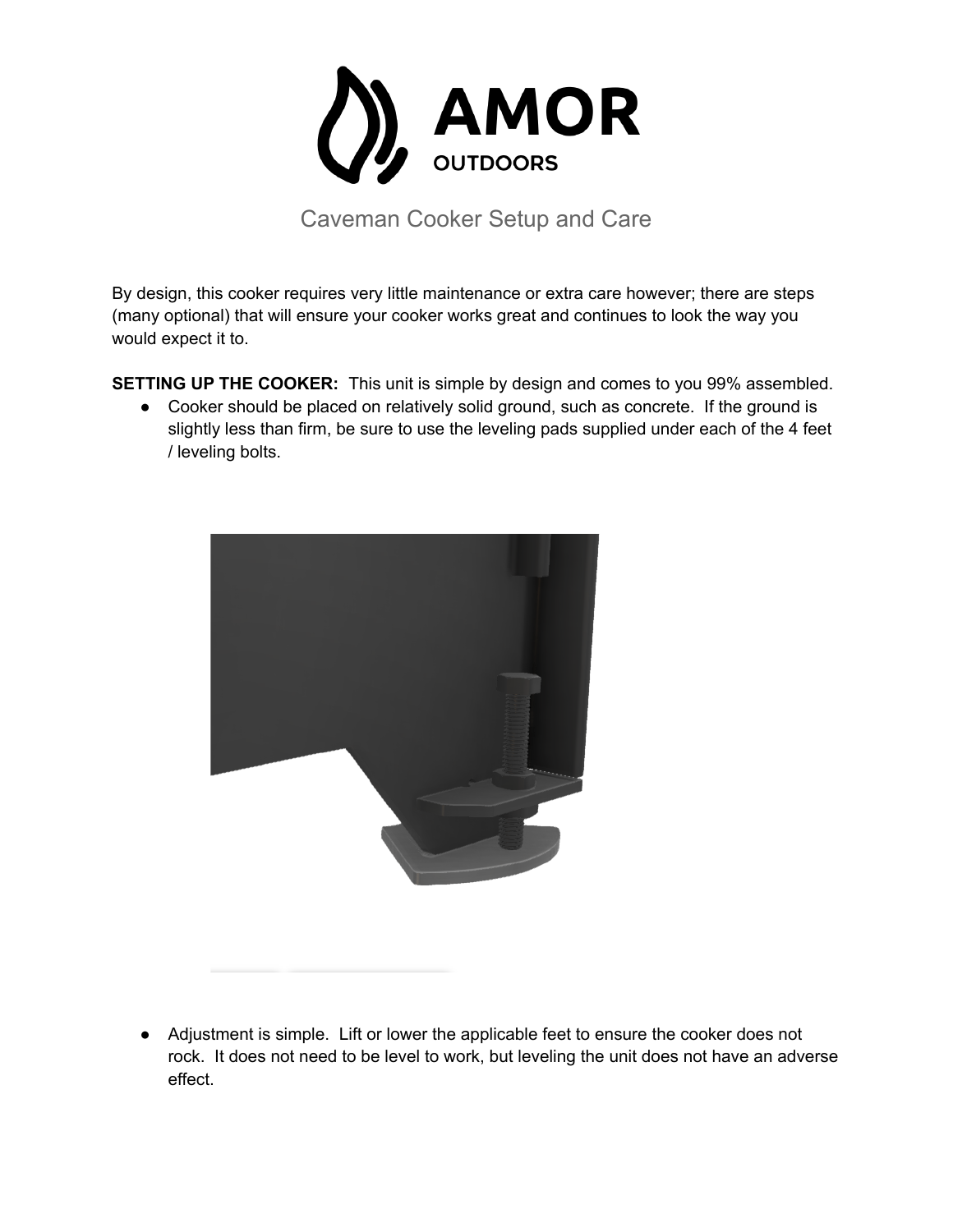



**INSTALL PROBE HOLDER (Optional):**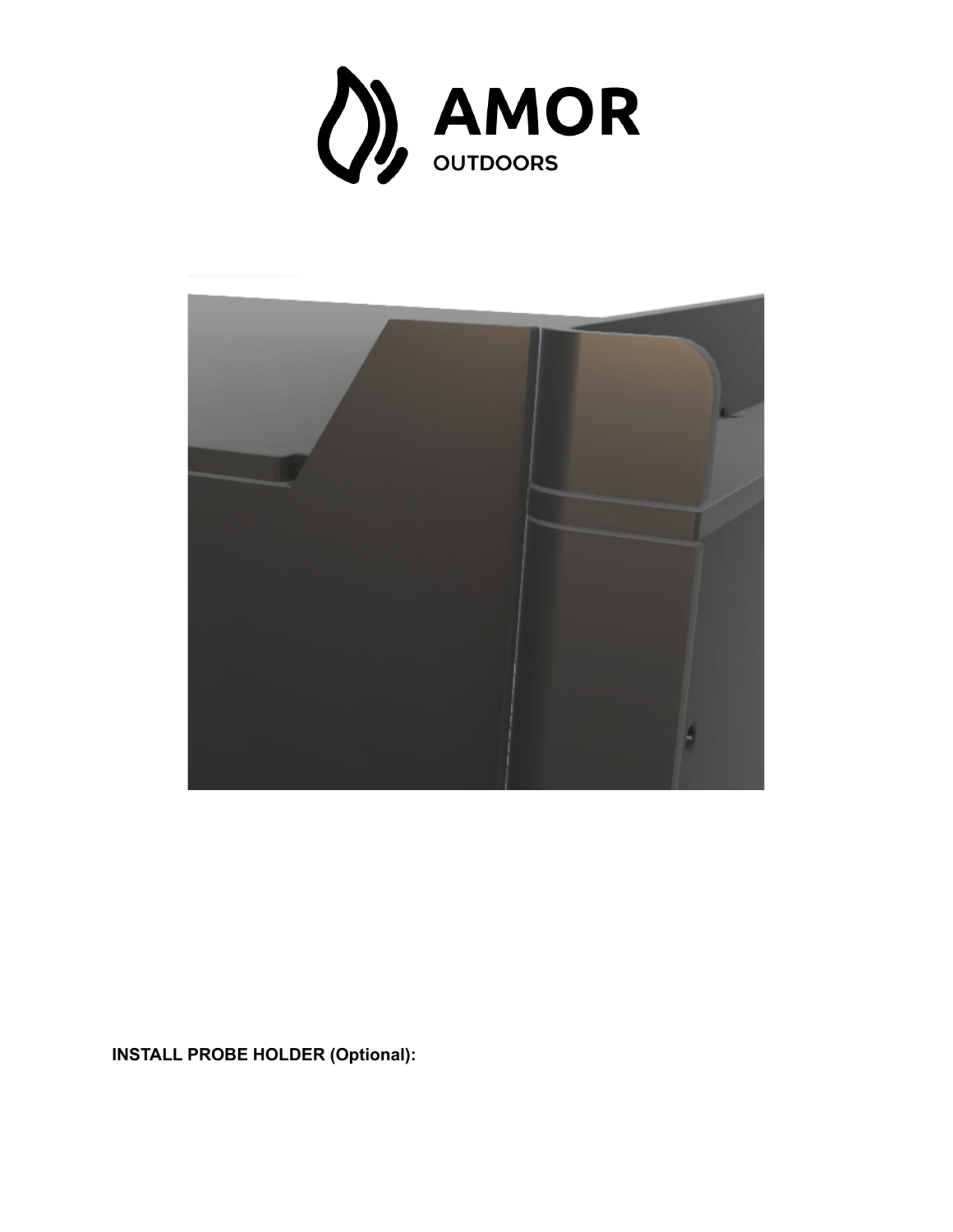